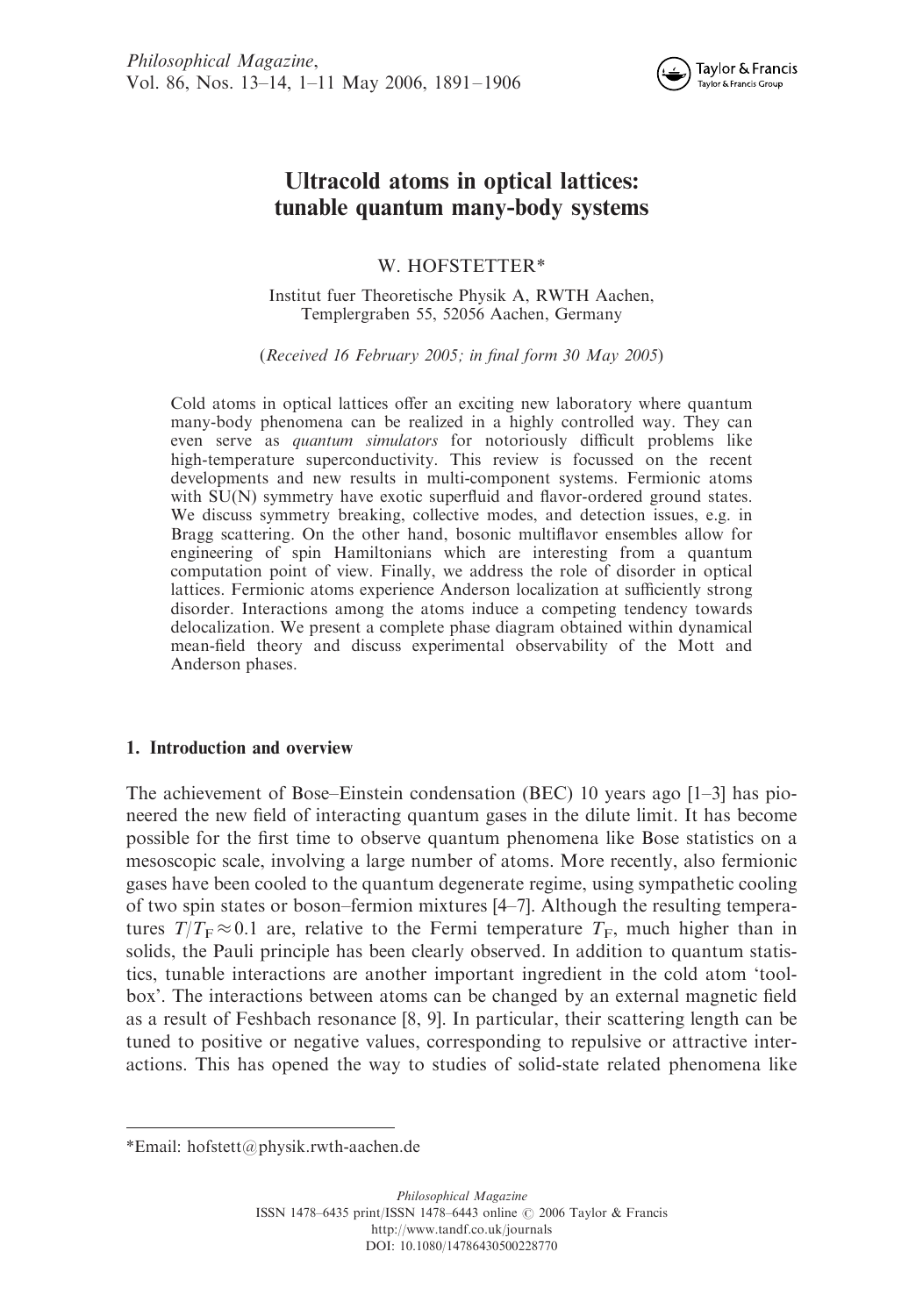Cooper pairing and, BCS superfluidity of fermions [10, 11]. The resulting BEC–BCS crossover has recently been the subject of intense experimental and theoretical studies [12–14].

In an independent development, degenerate atomic clouds have been combined with optical lattices, created by standing light waves which generate an effective periodic potential for the atoms [15–17]. This way interactions can be tuned without changing the atomic scattering length. This has been demonstrated in a pathbreaking experiment [15] where interacting bosons were tuned through a quantum phase transition from a superfluid (SF) to a Mott insulating state. Very recently, fermionic  $K<sup>40</sup>$  atoms have been loaded into 3d optical lattices as well [18]. In these new experiments the lowest Bloch band was filled up successively, and the shape of the Fermi surface monitored by time-of-flight measurements. Eventually, a completely filled Brillouin zone corresponding to a band insulator was observed.

More generally, fermionic atoms in optical lattices allow for the realization of solid-state type quantum phases like antiferromagnetism or high-temperature superconductivity [19]. Even the spatial dimensionality of the lattice can be tuned. As an example, one-dimensional optical lattices have been realized where the hardcore or Tonks-gas limit of interacting bosons has been observed [20, 21]. Recent progress in numerical methods for simulating 1d quantum systems has lead to interesting predictions about the dynamics of such systems [22, 23].

In the following we shall first give an overview of the basic models describing cold atoms in optical lattices, together with a discussion of solid-state related phenomena which can be observed. We will then address systems with multiple flavors, i.e. hyperfine states, which allow realization of new exotic quantum states not accessible in solids. Finally, we discuss the role of disorder in current and future experiments involving cold atoms.

## 2. Optical lattices and strong correlations

#### 2.1. Model and parameters

Atoms can be trapped in standing light waves created by interfering laser beams detuned far from resonance [15–17]. Due to the AC Stark shift the atoms experience a periodic potential of the form

$$
V(x) = V_0 \sum_{i=1,2,3} \cos^2(kx_i)
$$
 (1)

where  $k$  is the wave vector of the laser. The natural energy scale for the potential depth  $V_0$  is the *recoil energy*  $E_R = \hbar^2 k^2 / 2m$ . A schematic picture of such an optical lattice is shown in figure 1. The translational eigenstates in the periodic lattice potential are given by Bloch bands. An equivalent representation in terms of Wannier orbitals leads to tight-binding Hamiltonian. Let us assume for the moment that two different (hyperfine-) spin states are present, which in the following are denoted as  $\sigma = \uparrow$ ,  $\downarrow$ . If temperature and filling are sufficiently low, the atoms will be confined exclusively to the lowest Bloch band. In this case the system can be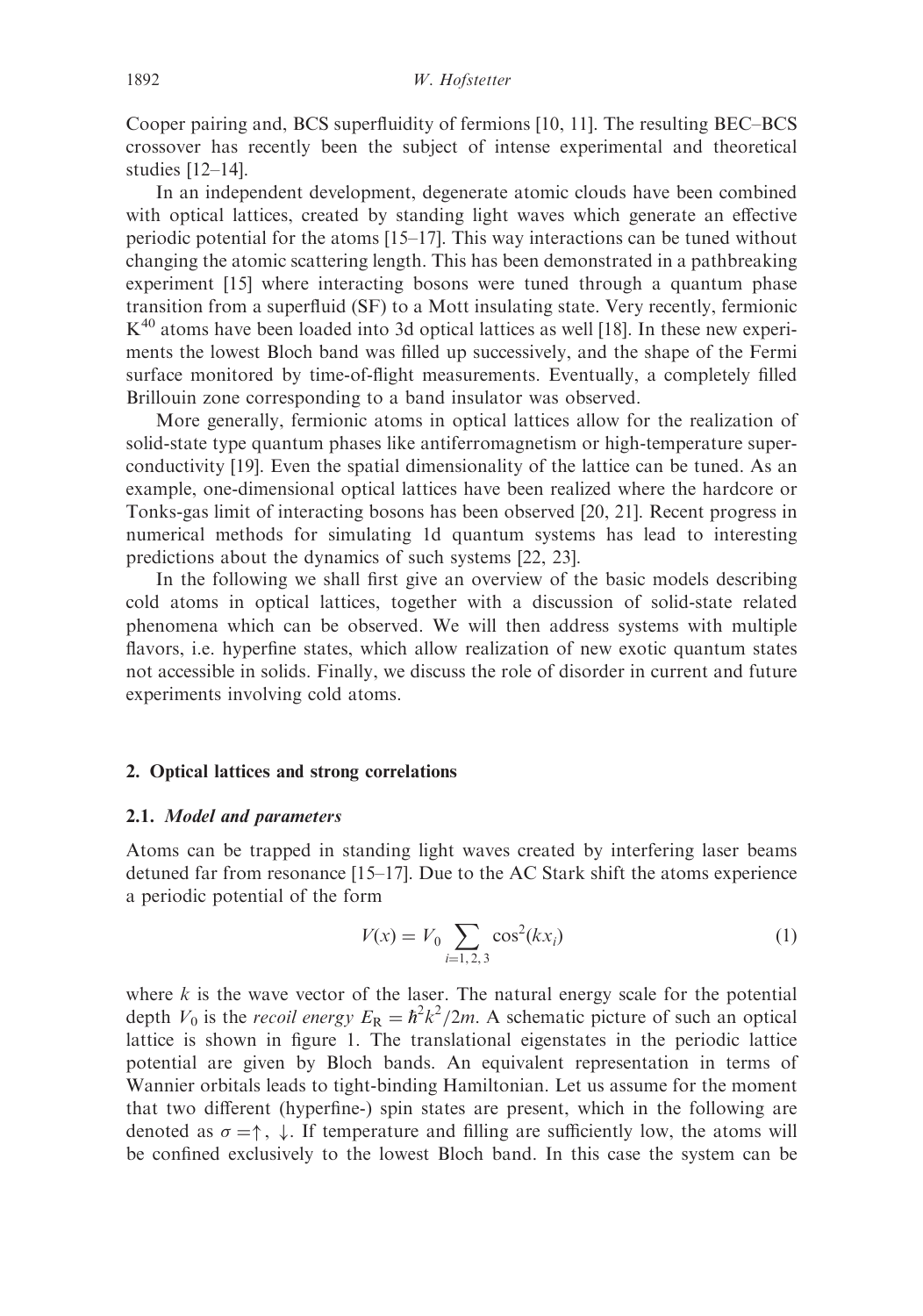

Figure 1. Cold atoms in an optical lattice of strength  $V_0$ , shown here with hopping t and negative onsite interaction  $U$ . This situation corresponds to an attractive Hubbard model where multiple occupancy of lattice sites is energetically favorable.

described by a Hubbard Hamiltonian [24–26]

$$
H = -t \sum_{\langle ij \rangle, \sigma} (c_{i\sigma}^{\dagger} c_{j\sigma} + c_{j\sigma}^{\dagger} c_{i\sigma}) + U \sum_{i} n_{i\uparrow} n_{i\downarrow}
$$
 (2)

where  $c_{i\sigma}$  is the fermionic annihilation operator for the Wannier state of spin  $\sigma$  on site *i* and  $n_{i\sigma} = c_{i\sigma}^{\dagger} c_{i\sigma}$  is the corresponding number density. Let  $\Psi(\mathbf{x} - \mathbf{x}_i)$  be a single Wannier function localized at the *i*th lattice site. The parameters for hopping  $t$  and onsite interaction U can then be expressed in terms of overlap integrals as

$$
t = -\int d^3 x \Psi(\mathbf{x} - \mathbf{x}_i) \left( -\frac{\hbar^2 \nabla^2}{2m} + V_{\text{lattice}}(\mathbf{x}) \right) \Psi(\mathbf{x} - \mathbf{x}_j)
$$
  

$$
U = \frac{4\pi \hbar^2 a_s}{m} \int d^3 x |\Psi(\mathbf{x})|^4
$$
 (3)

with the final result

$$
t = E_{R}(2/\sqrt{\pi})\xi^{3} \exp(-2\xi^{2})
$$
  
\n
$$
U = E_{R}a_{s}k\sqrt{8/\pi}\xi^{3}
$$
\n(4)

where  $a_s$  is the atomic scattering length and  $\xi = (V_0/E)^{1/4}$  is a parameter characterizing the strength of the lattice [16, 19]. From equation (4) it is obvious that by tuning the optical lattice potential  $V_0$  one can achieve arbitrary ratios  $|U|/t$  without changing  $a_s$ . Optical lattices thus give access to the *strongly correlated* regime without using Feshbach resonances, which can entail problems of their own like enhanced losses or instabilities.

### 2.2. Superfluid-insulator transition

These highly controllable interactions have been employed to study the transition from a Bose condensate of  $Rb^{87}$  atoms with weak repulsive interactions to a Mott insulator [15]. In this experiment only a single hyperfine state was used, i.e. the appropriate theoretical description of the results involves a spinless bosonic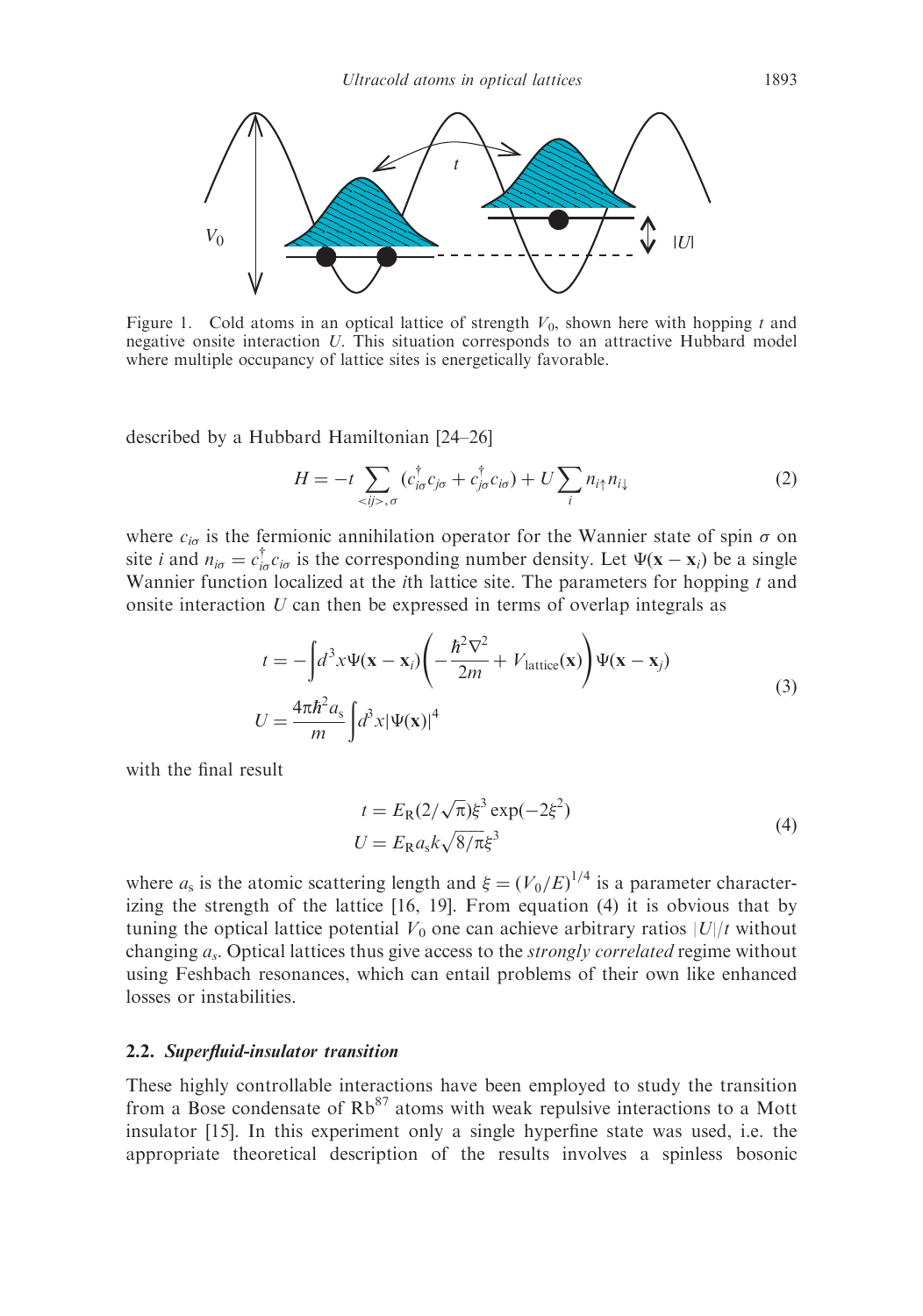Hubbard model. For weak interactions, where the kinetic energy dominates, the atoms are delocalized across the entire lattice and the superfluid many-body ground state can be written approximately as

$$
|\Psi_{\rm SF}\rangle \sim \left(\sum_{i=1}^N b_i^\dagger\right)^N |0\rangle \tag{5}
$$

where  $|0\rangle$  is the empty lattice and N the number of lattice sites. Here all bosons have condensed into the same Bloch state with lattice momentum  $k = 0$ . Note that in this state the probability distribution for the local occupation  $n_i$  is poissonian. If, on the other hand, the onsite repulsion  $U$  dominates, fluctuations in the local occupation number become energetically unfavorable. At commensurate filling of n atoms per site the ground state can be written as a product of local Fock states:

$$
|\Psi_{\text{Mott}}\rangle \sim \prod_{i=1}^{N} (b_i^{\dagger})^n |0\rangle. \tag{6}
$$

This Mott state is incompressible and unlike the superfluid cannot be described by a macroscopic wave function. In the experiment by Greiner *et al.* [15] the system was reversibly tuned between these two ground states by changing the strength  $V_0$  of the optical lattice via the laser intensity. The momentum distribution of the atoms was measured by a time-of-flight technique and clearly showed the loss of coherent tunneling in the Mott insulator. In this experiment it has thus been demonstrated that optical lattices are an ideal tool for analyzing quantum phase transitions.

#### 2.3. High-temperature fermionic superfluidity

In this section we discuss a proposal for achieving superfluidity of fermionic spin  $1/2$ atoms in an optical lattice. Let us first focus on the situation with attractive interactions  $U<0$ , where we expect s-wave pairing and condensation of Cooper pairs below a critical temperature  $T_c$ . According to BCS theory, for weakly confining atom traps the transition temperature scales exponentially with interaction strength  $k_B T_c^{\text{free}} \approx 0.3 E_F^{\text{free}} \exp[-\pi/(2k_F|a_s|)]$  where  $E_F^{\text{free}}$  is the Fermi energy in the harmonic trap. This critical temperature is exceedingly low, unless the characteristic parameter  $k_{\text{F}}|a_{\text{s}}|$  is increased to values of order unity by a Feshbach resonance. This has indeed been achieved in a remarkable series of recent experiments [12–14]. However, interpretation of the resulting BEC–BCS crossover is somewhat complicated due to mixing of multiple scattering channels at resonance.

In [19] we have suggested an alternative approach, which makes use of the tunable atomic interactions in an optical lattice, as sketched in figure 2. In the weak-tunneling limit  $t \ll |U|$  of the negative U Hubbard model (2) one recovers the standard BCS picture with the exponentially small gap. However, increasing the optical lattice depth leads to both reduced tunneling  $t$  and enhanced interaction |U|. The result is a dramatically increased transition temperature  $T_c$  which can be pushed to a value of the order  $t^2/U$ , see figure 2. It is maximal in the crossover regime where interaction and kinetic energy are comparable [27].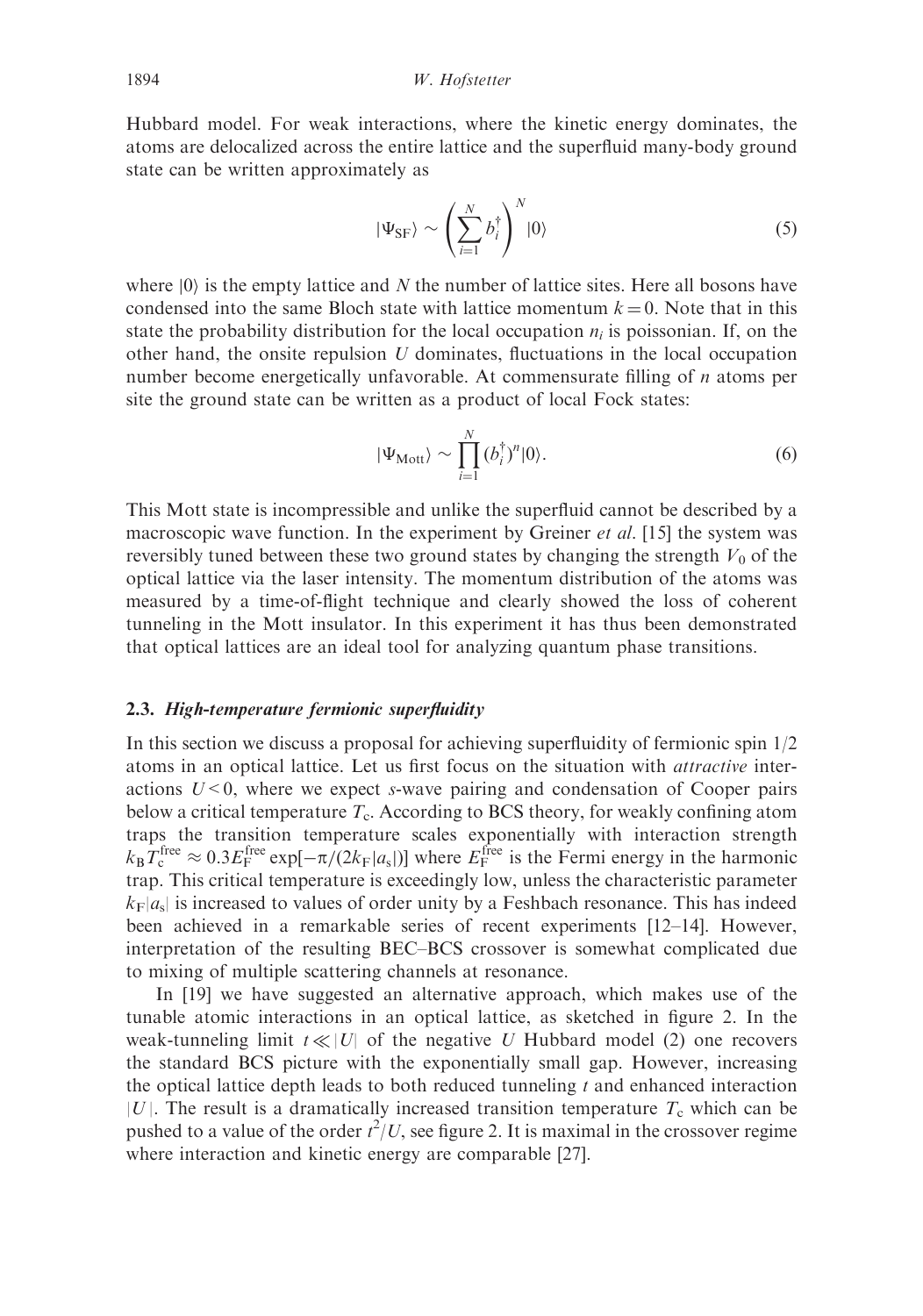

Figure 2. Left: Fermions with attractive interaction forming Cooper pairs in an optical lattice. Right: Critical temperature for the SF transition of  $Li<sup>6</sup>$  atoms as a function of the optical lattice depth in a 3d  $CO<sub>2</sub>$  lattice. Inset: analogous plot for  $K<sup>40</sup>$  atoms in a Nd : YAG lattice. The dashed curves show the effect of an adiabatic cooling if the atoms are loaded into a weak lattice at point C which is then decoupled from the reservoir. Figures taken from [19].

We have additionally taken into account an *adiabatic cooling* effect for fermions in an optical lattice: if the atoms are filled into a weak lattice, which is then adiabatically switched on, the Bloch momentum will be approximately conserved, while the dispersion changes. As a result, the effective temperature of the fermions is lowered (see figure 2). Taking the cooling into account leads to a universal transition temperature  $T_c^{\text{free}} \approx 0.1 E_F^{\text{free}}$  which has to be achieved before the gas is loaded into the lattice. Note that  $T_c^{\text{free}}$  is independent of the atom type and well within reach of today's experiments.

An even more intriguing possibility opens up for *repulsive* interactions  $U > 0$ resulting from a positive scattering length  $a_s > 0$ . At half filling  $n_i = 1$  this gives rise to staggered antiferromagnetic order. At lower filling fractions, on the other hand, cold fermions in a lattice could be used to experimentally probe d-wave pairing (see figure 3) in the 2d Hubbard model, which is currently beyond the limits of classical computing. The resulting superfluid order can be detected via Bragg scattering, which is by now a well-established technique, to measure the dynamical density response  $S(q, \omega)$  in interacting quantum gases [28, 29].

Such *quantum simulations* along the lines of Feynman [30] could provide a powerful tool to gain insight into the many-body Hamiltonians relevant for solid-state physics.

#### 3. Multi-component systems

#### 3.1. Two-component bosons with spin order

All of the alkali atoms available for trapping and cooling have  $2 \times (2I + 1)$  low-lying hyperfine states, where *I* is the nuclear spin. The three common bosonic isotopes  $Li^7$ ,  $\text{Na}^{23}$  and  $\text{Rb}^{87}$  all have the same value  $I = 3/2$ . Several of these states can be trapped at the same time: in magnetic traps one is limited by the condition that the states have to be *low-field seekers*, but optical dipole traps, created with a focussed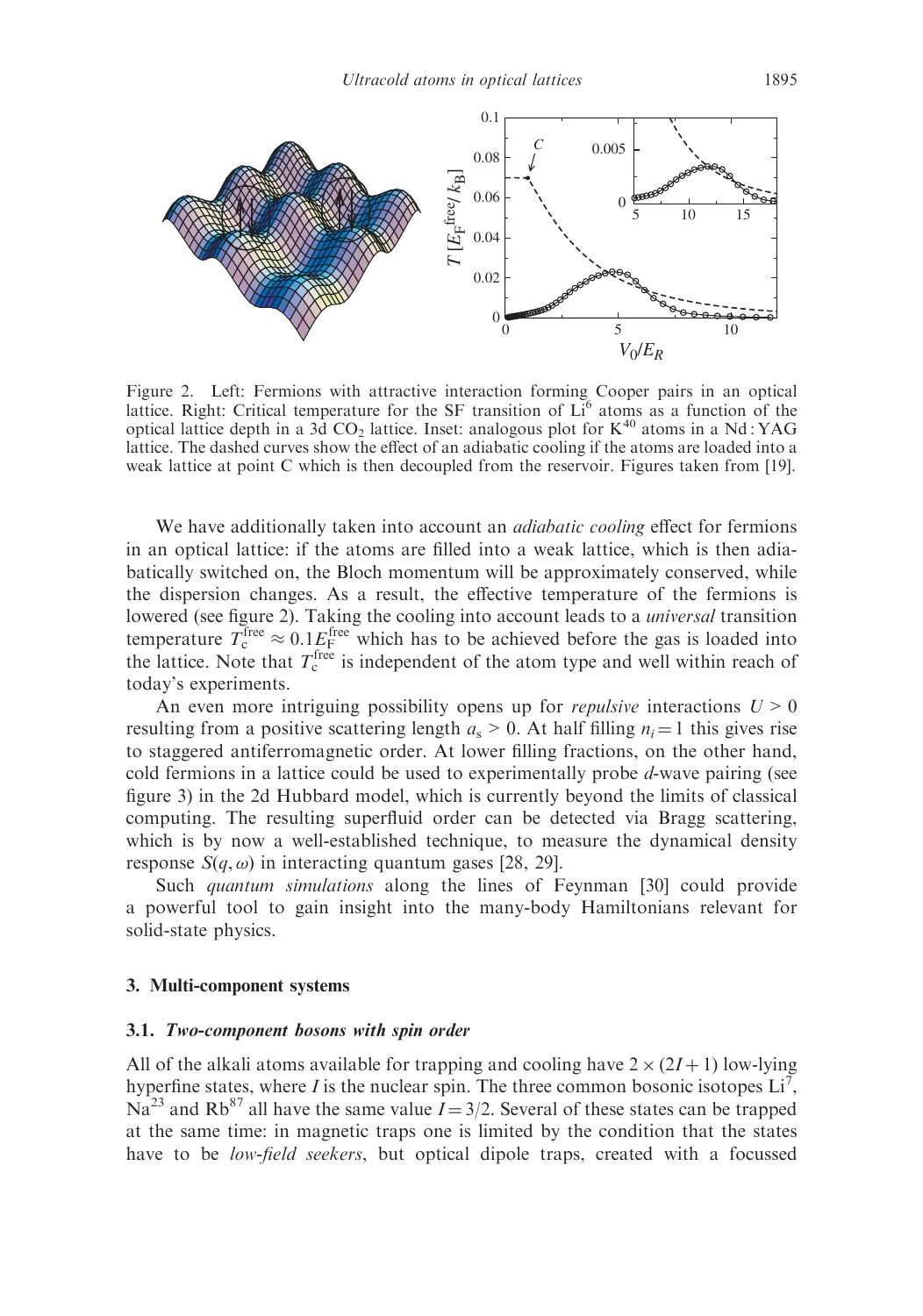red-detuned laser beam, allow confinement of basically any combination of spin states [31], as long as no instability due to three-body collision occurs.

This is also true for optical lattices which, like optical traps, are based on the AC Stark effect. Loading a lattice with two hyperfine states of  $Rb^{87}$  has been demonstrated experimentally in [32] where also a spin-dependent periodic potential has been implemented. In the following we discuss a proposal, first published in [33], how these techniques can be used to engineer quantum spin Hamiltonians which in turn could be relevant for quantum information processing.

Let us consider a system of two bosonic hyperfine states in a lattice, described by the following Bose–Hubbard Hamiltonian:

$$
H = -t_a \sum_{\langle ij \rangle} (a_i^{\dagger} a_j + Hc) - t_b \sum_{\langle ij \rangle} (b_i^{\dagger} b_j + h.c.) + U \sum_i \left( n_{ai} - \frac{1}{2} \right) \left( n_{bi} - \frac{1}{2} \right) + \frac{1}{2} \sum_{i, \alpha = a, b} V_{\alpha} n_{\alpha i} (n_{\alpha i} - 1) - \sum_{i, \alpha} \mu_{\alpha} n_{\alpha i}.
$$
 (7)

Here  $a_i$ ,  $b_i$  denote the annihilation operators for two different bosonic pseudospin states, and the number operators are defined as  $n_{ai} = a_i^{\dagger} a_i$ ,  $n_{bi} = b_i^{\dagger} b_i$ , with the corresponding chemical potentials  $\mu_{a(b)}$ . In reality, experiments are performed at a fixed number of particles (i.e. fixed magnetization), which in the grand canonical description can be achieved by tuning the chemical potential. The onsite interaction between equal spin states is given by  $V_{a(b)}$ , and the one between different spins by U. We also assume a spin-dependent tunable hopping  $t_{a(b)}$  which has already been experimentally realized [32].

We now focus on the case of integer filling  $n_a + n_b = 1$ , following [33]. We are mainly interested in the nature of the Mott–superfluid (SF) transition in this system, and the possibility of spin order in the insulating phase. To address the second issue, it is instructive to consider parameters  $t_{a,b} \ll U$ ,  $V_{a,b}$  deep inside the Mott phase. States with double occupancy per site are then very unfavorable and can be projected out by a Schrieffer–Wolff transformation. This leads to an effective spin Hamiltonian in the subspace of single occupation [34]

$$
H_{\text{eff}} = J_z \sum_{\langle ij \rangle} S_i^z S_j^z - J_\perp \sum_{\langle ij \rangle} (S_i^x S_j^x + S_i^y S_j^y) - h \sum_i S_i^z \tag{8}
$$

where spin labels  $\uparrow (\downarrow)$  denote sites occupied by  $a(b)$  atoms. The effective parameters are given by

$$
J_z = 2\frac{t_b^2 + t_a^2}{U} - \frac{4t_a^2}{V_a} - \frac{4t_b^2}{V_b}
$$
  
\n
$$
J_{\perp} = \frac{4t_a t_b}{U}
$$
  
\n
$$
h = \frac{2t_a^2}{V_a} - \frac{2t_b^2}{V_b} + h_{\text{ext}}.
$$
\n(9)

We assume that the induced ordering field h can be cancelled by an external field  $h_{\text{ext}}$ . The physics of this XXZ model is well understood and includes an  $x-y$  ferromagnetic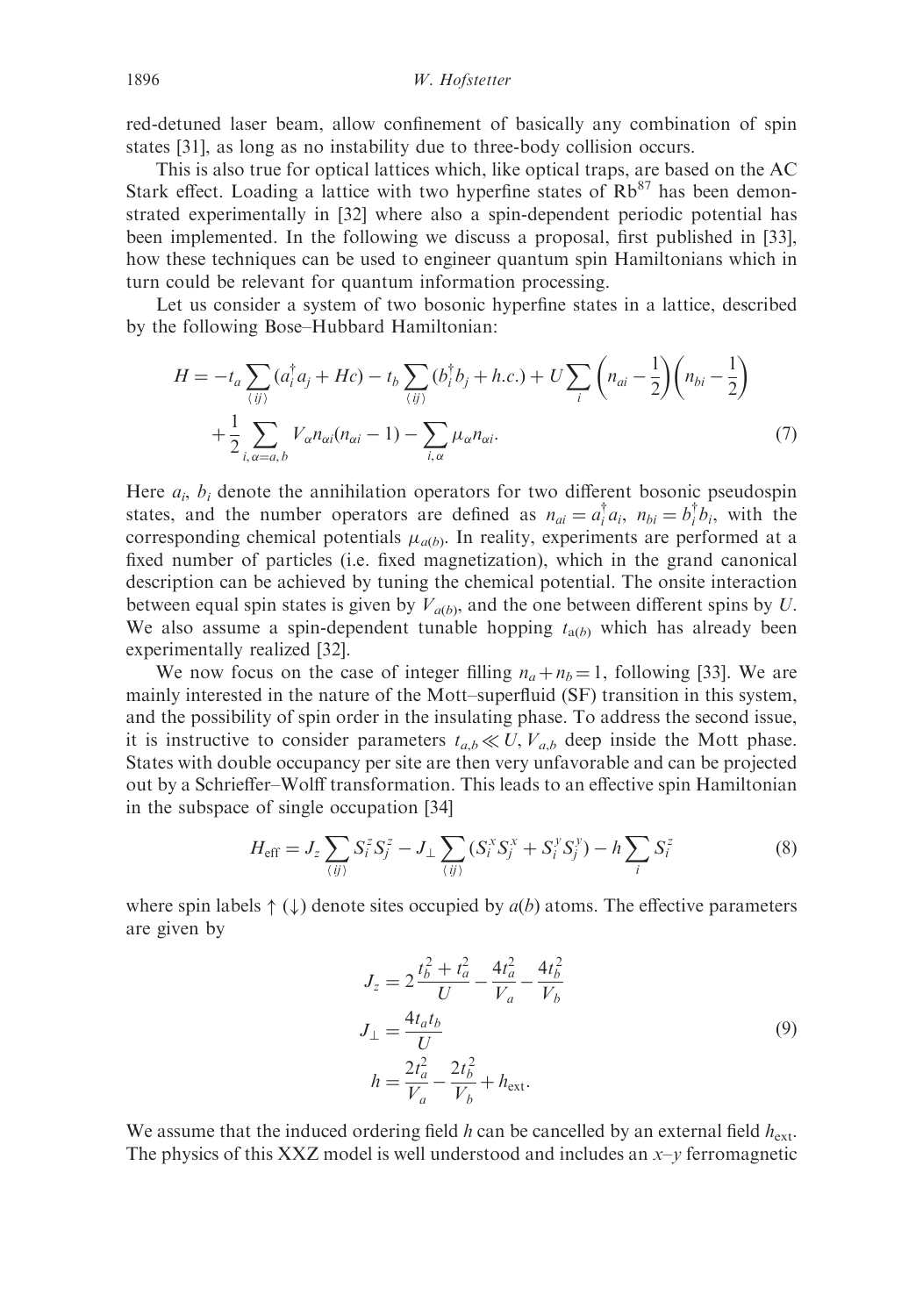

Figure 3. Probing d-wave pairing in the repulsive 2d Hubbard model via Bragg scattering. Left: schematic diagram of the Fermi surface in 2d (solid line) and the momentum dependence of the gap (dashed line). Right: onset frequency of the quasiparticle continuum in the dynamical structure factor  $S(q, \omega)$ , plotted as a function of momentum q. At the special wave vectors connecting the nodal points in the left figure, the density response is gapless. Figures taken from [19].

phase for  $J_{\perp} > J_{z} > 0$  as well as an antiferromagnetic z-Neel ordered state for  $J_z > J_{\perp} > 0.$ 

The disadvantage of this deep Mott regime is that the critical temperature for magnetic ordering is very low  $T_c \sim \max(t_{a(b)}^2/U, t_{a(b)}^2/V_{a(b)})$  and therefore experimentally hardly accessible. In order to enhance  $T_c$  and study the region close to the Mott–SF transition it is necessary to make at least one of the interaction parameters comparable to the hopping. Here we choose  $t_{a(b)} \approx U \ll V_{a(b)}$ , which means that double occupancy with two different spins is now possible. The main question is whether the spin order discussed above is still visible close to the superfluid. In order to map out the Mott–SF phase boundary, we have used a mean-field approach first proposed by Sheshadri et al. [35] where the kinetic energy is decoupled:

$$
H_{\text{MF}} = U \sum_{i} \left( n_{ai} - \frac{1}{2} \right) \left( n_{bi} - \frac{1}{2} \right) + \frac{1}{2} \sum_{i; \alpha = a, b} V_{\alpha} n_{\alpha i} (n_{\alpha i} - 1)
$$

$$
- \sum_{\langle ij \rangle} t_a \left( a_i^{\dagger} \langle a_j \rangle + Hc \right) - t_b \sum_{\langle ij \rangle} \left( b_i^{\dagger} \langle b_j \rangle + h.c. \right) + \text{constant} \tag{10}
$$

In the paramagnetic phase, this decoupling leads to a sum of identical single-site Hamiltonians. We have solved the resulting self-consistency problem numerically, allowing for up to  $M = 9$  bosons per spin and sites. The phase diagram obtained in this way is shown in figure 4 (left). Note that as  $V_{a(b)}$  decreases, the Mott domain shrinks.

Within the mean-field approach, different spin ordered states in the insulator cannot be resolved. In order to remove this degeneracy, it is necessary to take into account quantum fluctuations on top of the variational mean-field state and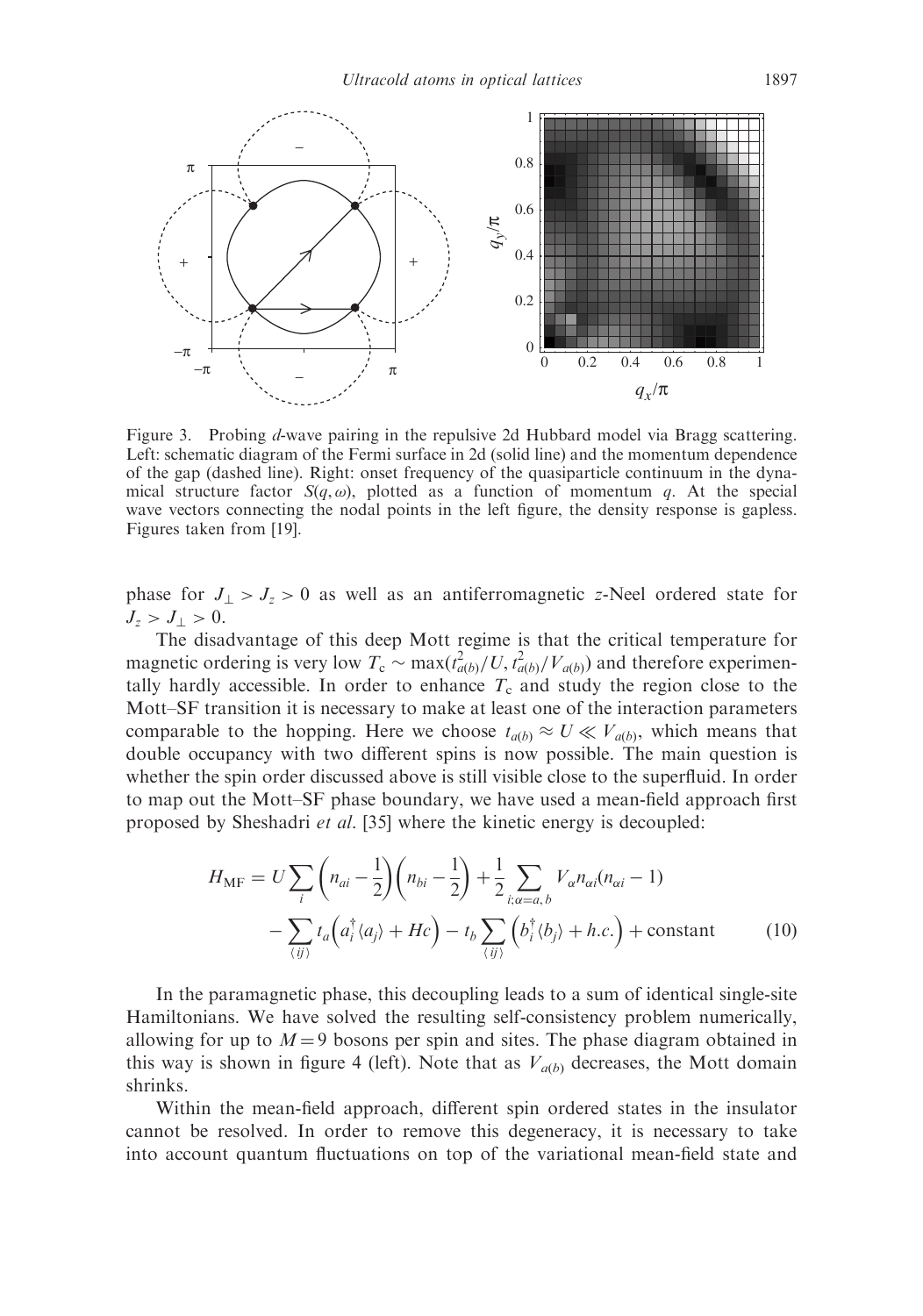

Figure 4. Left: Phase diagram of the 2-component bosonic Hubbard model obtained via decoupling mean-field theory. Note that as  $V_{a(b)}$  decreases, the Mott domain shrinks. Right: Phase diagram including quantum fluctuations. Figures taken from [33].

compare the resulting ground state energies. Details of this calculation can be found in [33]. The resulting phase diagram including fluctuations is given in figure 4 (right). Spin ordering persists right up to the SF phase boundary and can, furthermore, be tuned from xy-ferromagnetic to z-Neel antiferromagnetic by the ratio  $t_a/t_b$ . We find hysteresis between the z-Neel state and the superfluid, while the transition between the  $xy$ -state and the SF is continuous. These should be a clear signature for an experimental detection of spin ordered states, using for example  $Rb^{87}$  atoms. The spin order can be directly observed using spin-dependent Bragg scattering or via density fluctuation in time-of-flight measurements [36].

## 3.2. Beyond solid-state: SU(N) fermions

As discussed in section 2.3, fermionic atoms in optical lattices can be used to perform quantum simulations of complex solid-state systems like the cuprate superconductors. Now we show that with the degrees of freedom offered by ultracold atoms, it is also possible to create new states of matter that have no equivalent in condensed matter at all. The obvious constraint in solid-state physics is that electrons have only two spin states. Atoms, on the other hand, have large hyperfine multiplets out of which several states can be trapped simultaneously. For fermionic atom this has been demonstrated with the three states  $|F = 9/2, m_F = -5/2, -7/2, -9/2\rangle$  of K<sup>40</sup> in an optical trap [37]. Alternatively, one could use the three spin polarized  $m_s = 1/2$  states of  $Li<sup>6</sup>$  which, in a sufficiently large field, have a pairwise equal and anomalously large triplet scattering length  $a_s = -2160a_0$  [38].

These systems can be used to realize fermionic Hubbard models with  $N > 2$ *flavors* and approximate  $SU(N)$  flavor symmetry. In the following we discuss the rich physics of these models for finite N, following the work by Honerkamp and Hofstetter [39, 40]. The Hamiltonian is given by

$$
H = -t \sum_{m,\langle ij \rangle} \left[ c_{i,m}^{\dagger} c_{j,m} + c_{j,m}^{\dagger} c_{i,m} \right] + \frac{U}{2} \sum_{i} n_i^2 \tag{11}
$$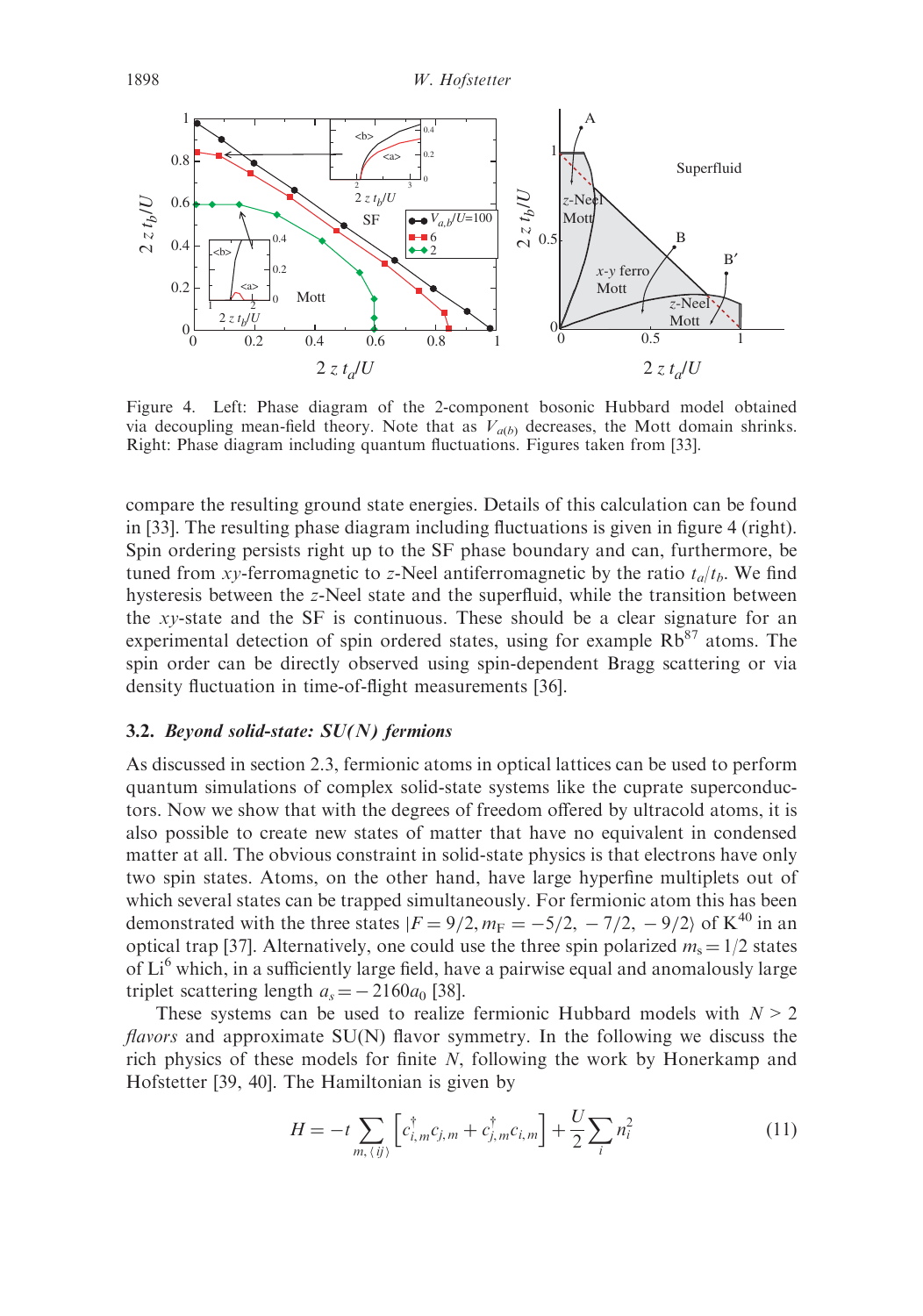where  $c_{im}^{\dagger}$  creates a fermion of flavor  $m = 1, \ldots N$  on site *i* and  $n_i = \sum_m n_{i,m}$  is the total number of atoms on site i. Note that the interaction term has local SU(N) invariance while the hopping reduces this to a global one. The values of  $t$  and  $U$  can be derived from atomic parameters along the lines of section 2.1.

While the large-N limit of this model has been well studied in the context of high- $T_c$  superconductivity [41], few results have been previously obtained for finite N. Consider first the case of repulsive interactions  $U > 0$ . We have performed a systematic analysis of weak-coupling instabilities using a perturbative functional renormalization group (RG) approach [42]. In this technique, the 2-body interaction is parametrized by a coupling function  $V(k_1, k_2, k_3)$ , the flow of which is monitored as a function of some cutoff parameter like the temperature  $T$ . In this way one can identify singular response e.g. in the charge channel or in the  $SU(N)$  channel. Although the RG eventually breaks down at strong coupling, it allows to identify the leading instability towards an ordered phase. The analysis performed by Honerkamp and Hofstetter [39] focuses on  $d = 2$  dimensions.

In figure 5 the three relevant types of order at half filling  $\langle n_i \rangle = N/2$  are shown. In the spin 1/2 case the system displays staggered antiferromagnetic order, as is well known. For intermediate  $N \leq 6$  the RG yields an instability towards flavor density wave states with ordering wavevector  $\mathbf{Q} = (\pi, \pi)$  like in the antiferromagnetic case. This corresponds to a breaking of the SU(N) symmetry, leading to a degenerate ground state manifold. As N increases, breaking of SU(N) becomes less favorable because the number of Goldstone modes increases. For  $N > 6$  the RG indicates a dominant instability of the *staggered flux* type with alternating particle currents around the plaquettes of the 2d lattice (see figure 5c). This state breaks only translational and time-reversal invariance and has a finite expectation value of the d-wave density component  $\Phi_{\text{SF}} = \sum_{\vec{k}, m} (\cos k_x - \cos k_y) \langle c_{\vec{k}}^{\dagger} \rangle$  $\bar{k}_{k,m} c_{\vec{k}+\vec{Q},m}$ , again with ordering wavevector  $\mathbf{Q} = (\pi, \pi)$ .

Let us briefly discuss the temperature scales  $T_c$  below which the respective long-range orders set in. The critical temperature for flavor density wave order at strong coupling scales like  $t^2/U$  and can thus be tuned to relatively large values: for  $N = 3$  the RG predicts a maximum  $T_c$  of  $\approx 0.1$  t. On the other hand, staggered flux



Figure 5. Types of order in the  $U > 0$  fermionic SU(3) Hubbard model. (a) AF spin-density wave for  $N = 2$ . (b) Flavor-density wave state for  $N = 3$ . Flavor 1 and 2 prefer one sublattice, flavor 3 the other. (c) Staggered flux state for  $N > 6$ : particle currents are indicated by arrows. Figures taken from [39].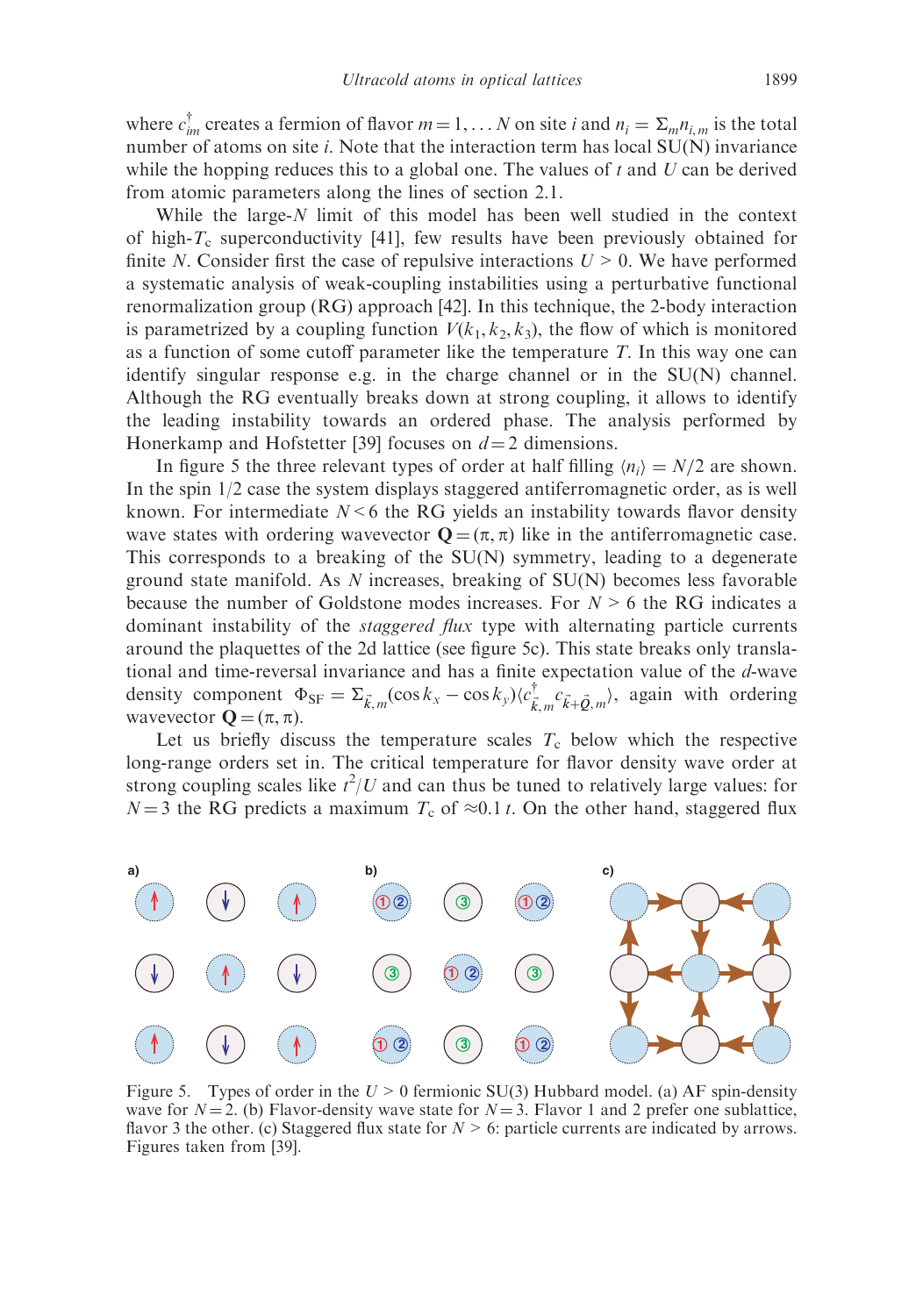order, like d-wave superconductivity away from half filling, requires significantly lower temperatures, with a typical RG estimate given by  $T_c \approx 0.01 t$  for  $N = 7$ . This is about an order of magnitude below the current experimental limit and will require improved cooling techniques.

Next, we focus on the situation with attractive interactions  $U < 0$  and  $N = 3$ flavors which is relevant for Li<sup>6</sup>. Recently a large experimental effort has been devoted to the BEC–BCS crossover in spin-1/2 superfluid fermions [12–15, 43]. A common feature of these experiments with  $K^{40}$  and  $Li^6$  is the use of a Feshbach resonance to generate large attractive interaction and thus achieve Cooper pairing. These resonances generally occur only between two hyperfine spin states and thus cannot be used to realize an SU(3) symmetric model. However, as pointed out above, Li<sup>6</sup> has a remarkably large and negative background scattering length which in a finite magnetic field, is approximately equal for the three spin states with  $m_s = 1/2$ . In combination with an optical lattice one can therefore realize the SU(N) Hubbard model (11) with  $U < 0$  and  $N = 3$ . The possibility of a three-flavor paired state in Li<sup>6</sup>, without consideration of the SU(3) symmetry, had already been pointed out by Modawi and Leggett [44].

Following the analysis in [40] we now discuss how the spin-1/2 BCS state is generalized to three flavors. We assume weak-to-intermediate interactions so that a treatment within BCS theory is qualitatively valid. We introduce a pairing mean-field and Hamiltonian

$$
\Delta_{\alpha\beta} = -\frac{U}{N} \sum_{\mathbf{k}} \langle c_{\mathbf{k}\alpha} c_{-\mathbf{k}\beta} \rangle \qquad H_{\text{MF}} = -\frac{1}{2} \sum_{\vec{k}, \alpha, \beta} c_{\vec{k}\alpha}^{\dagger} c_{-\vec{k}\beta}^{\dagger} \Delta_{\beta\alpha} + h.c., \tag{12}
$$

where  $\alpha$ ,  $\beta = 1, \ldots, 3$  are the flavor indices and N is the number of lattice sites. We focus on s-wave pairing which is favorable because of strong onsite attraction. The Pauli principle then requires antisymmetry  $\Delta_{\alpha\beta} = -\Delta_{\beta\alpha}$  in the flavor index. From a group-theoretical point of view, the flavors  $(c_{k1}, c_{k2}, c_{k3})$  transform under a 3-dimensional (3D) irreducible representation of SU(3), and a Cooper pair  $\Delta_{\alpha\beta}$ therefore transforms under  $3 \otimes 3 = \overline{3} \oplus 6$ . Here  $\overline{3}$ , which describes the even-parity sector, denotes the complex conjugate representation of 3. The representation 6 is relevant for odd parity pairing (e.g. p-wave) which is not considered here. The order parameter can therefore be written as a triplet

$$
\Delta_{\alpha} = \frac{1}{2} \epsilon_{\alpha\beta\gamma} \langle c_{\beta} c_{\gamma} \rangle = \begin{pmatrix} \Delta_{23} \\ -\Delta_{13} \\ \Delta_{12} \end{pmatrix} . \tag{13}
$$

From mean-field theory we obtain that all ground states consistent with  $\Sigma_{\alpha} |\Delta_{\alpha}|^2 = \Delta_0^2$  are degenerate. This 5D ground-state manifold is consistent with the number of collective modes obtained via Goldstones theorem, which is obvious in the gauge  $\Delta_{12} = \Delta_0$  and  $\Delta_{13} = \Delta_{23} = 0$ . The original symmetry group of the problem is  $SU(3) \otimes U(1)$  – with the extra  $U(1)$  from total particle number conservation – and has nine generators. This gets broken down to an  $SU(2)$ symmetry in flavor 1 and 2, leaving  $\Delta_{12}$  invariant, and an additional U(1) that acts on the phase of the unpaired flavor 3. This leaves 5 generators broken, yielding the correct number of Goldstone modes.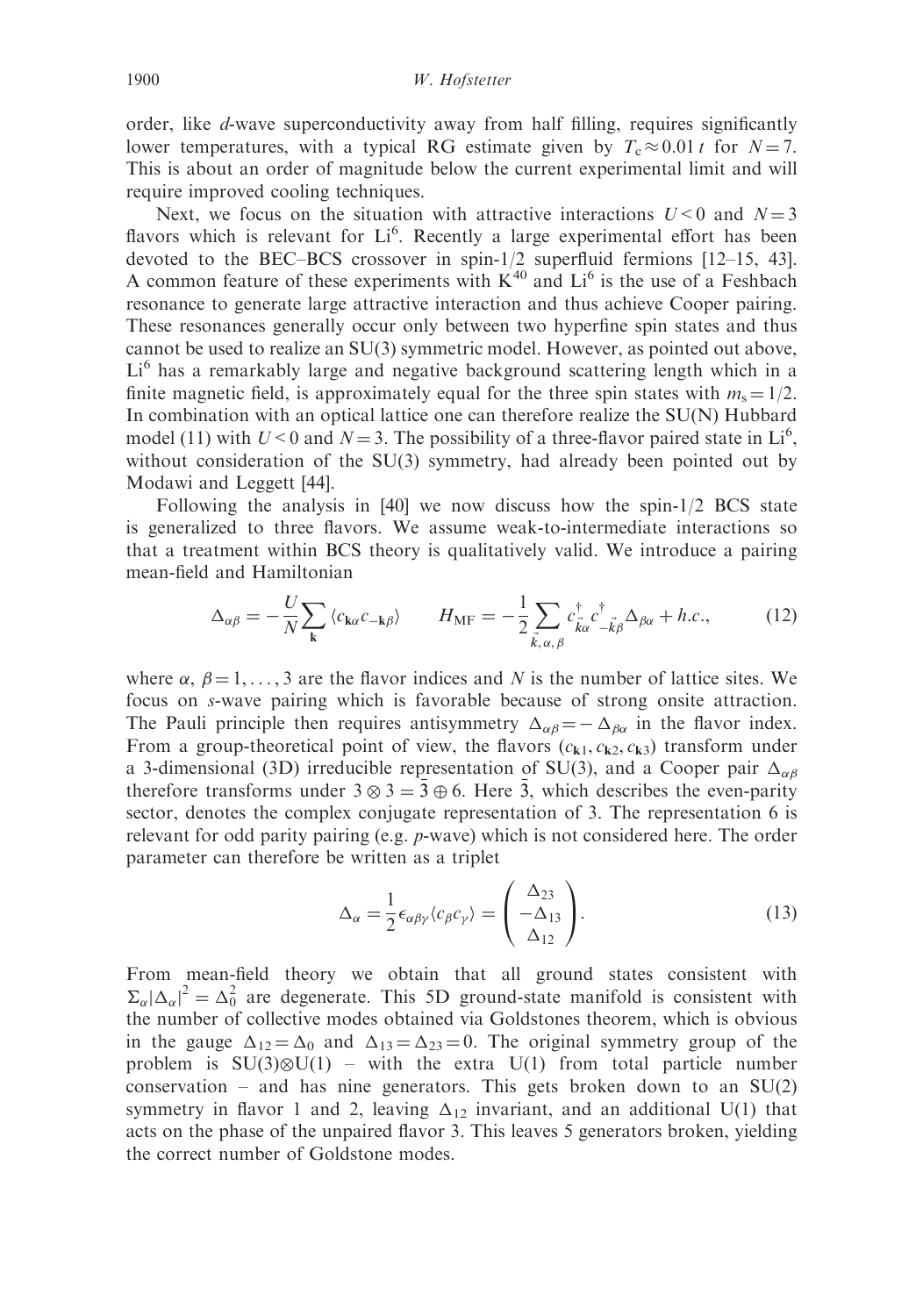

Figure 6. BCS pairing of 3-flavor fermions with SU(3) symmetry: Note that one flavor remains unpaired, with a normal Fermi surface. Figures taken from [40].

The remarkable feature of this triplet s-wave state is that superfluid Cooper pairs coexist with a normal Fermi surface (see figure 6), i.e. the single-particle spectrum is only partially gapped. This has consequences for the collective mode spectrum which we have analyzed within a generalized RPA scheme [40]. They are partially visible in the dynamical structure factor  $S(q, \omega)$ , which is accessible via Bragg scattering [28]. An example of the calculated density response spectrum  $\text{Im}\,\chi^{\rho}(q,\omega)$ , which is equivalent to  $S(q,\omega)$  via the fluctuation–dissipation theorem, is shown in figure 7. The Anderson–Bogoliubov mode, the signature of superfluidity, is clearly visible, as well as an additional flavor mode indicating the 3-flavor degeneracy.

From BCS mean-field theory in two dimensions we find a transition temperature of  $T_c = 0.17t$  for typical parameters  $n = 3/8$  and  $U = -4t$ . This amounts to roughly  $0.05T<sub>F</sub>$  and is within reach of present cooling techniques. Multi-component Fermi systems like  $Li<sup>6</sup>$  can thus provide exotic new many-body physics and may even allow quantum simulations of simplified QCD models where only the color degree of freedom is taken into account.

## 4. Disorder and interaction

So far in this review we have focussed on pure, translationally invariant quantum lattice models. It is indeed needed, one of the main advantages of optical lattices that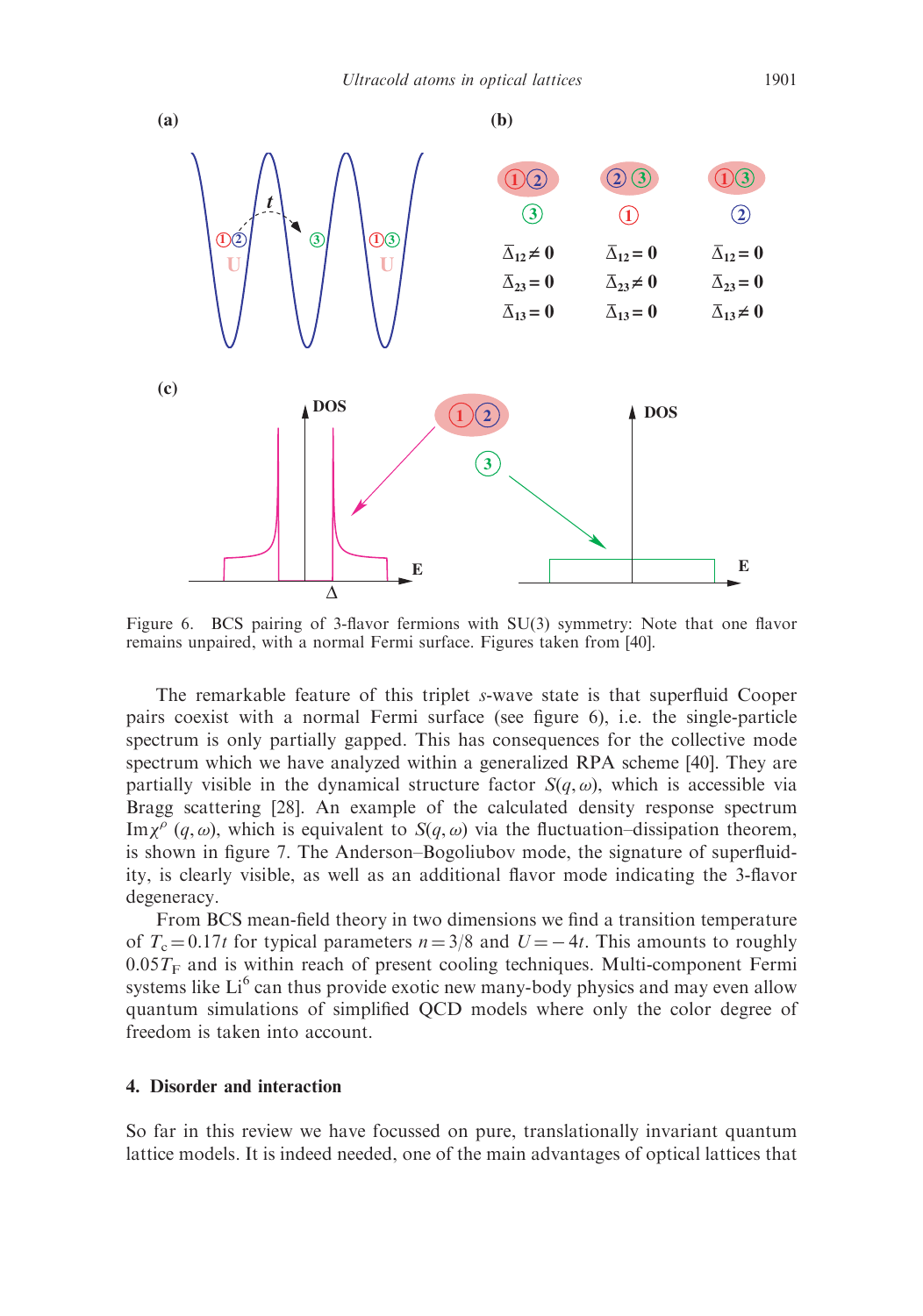

Figure 7. Density response spectrum  $\chi^{\rho}(q,\omega)$  of the 2d fermionic SU(3) Hubbard model at  $T = 0.01t$ ,  $U = -4t$  and filling  $n \approx 0.55$ . Figure taken from [40].

perfectly disorder-free systems can be realized. On the other hand, effects of impurities and defects are of central importance in solids, where they often compete with the electron–electron interaction [45, 46]. It is therefore of great interest to realize in a controlled way disordered cold atom systems where localization effects can be studied.

Experimentally, disordered potentials can be created either by using speckle lasers [47] or via quasiperiodic optical lattices [48]. Either way, due to the AC stark effect, the atoms experience a spatially fluctuating random potential which is stationary in time. Recently, localization effects have been observed in a BEC subject to a speckle laser field [49].

Here we focus on fermionic atoms with two spin states in a 3D optical lattice with an additional random potential. A complete presentation of the results discussed here can be found in [50]. The system is modelled by the Anderson–Hubbard Hamiltonian

$$
H_{\rm AH} = -t \sum_{\langle ij \rangle \sigma} c_{i\sigma}^{\dagger} c_{j\sigma} + \sum_{i\sigma} \epsilon_i n_{i\sigma} + U \sum_i n_{i\uparrow} n_{i\downarrow} - \mu \sum_{i\sigma} n_{i\sigma}, \tag{14}
$$

where  $\epsilon_i$  is a random onsite potential which we assume to be uniformly distributed in the interval  $[-\Delta/2, \Delta/2]$ . The parameter  $\Delta$  is a measure of the disorder strength. We focus on the case of half filling  $n = 1$  where on average there is one particle per site. The Hamiltonian (14) describes both an interaction-induced Mott transition into a correlated insulator [51] as well as the Anderson localization transition due to coherent backscattering from random impurities [52].

Analyzing model (14) is a challenging problem. Note that even the pure fermionic Hubbard model with  $\Delta = 0$  has only been exactly solved in one dimension, while there are many open questions about the physics in two and three dimensions. Here we present results obtained within the *Dynamical Mean-Field Theory* (DMFT), a nonperturbative technique where local quantum fluctuations are treated exactly [53, 54]. The DMFT has been applied with great success in  $d=3$  spatial dimensions to explain the magnetic-ordering phenomena and the Mott transition.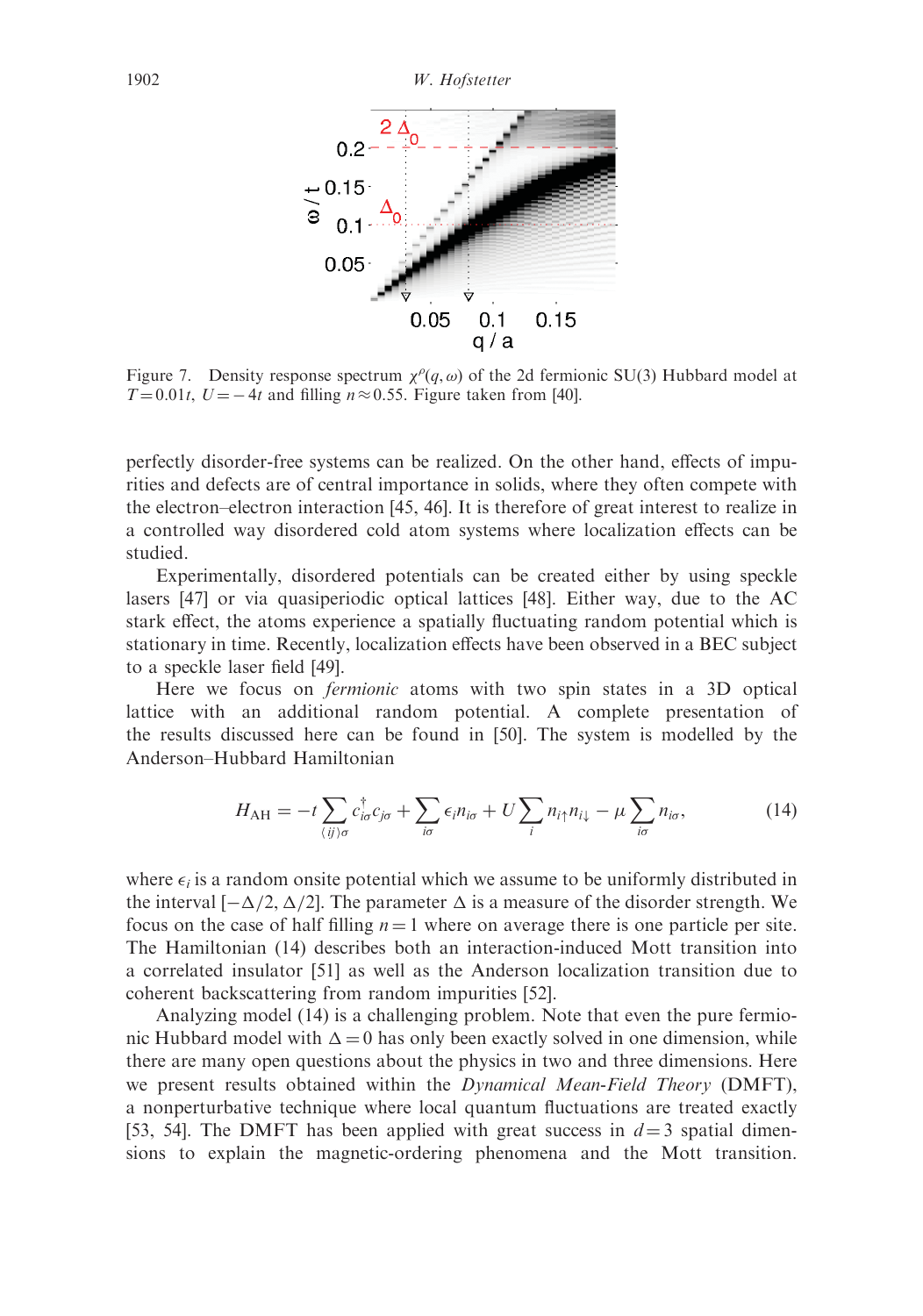In the calculation presented here [50] we use a recently developed variant, the stochastic DMFT, which is able to describe Anderson localization as well [55, 56].

Within DMFT, the correlated lattice model is mapped onto a self-consistent Anderson impurity Hamiltonian

$$
H_{\text{SIAM}} = \sum_{\sigma} (\epsilon - \mu) c_{\sigma}^{\dagger} c_{\sigma} + U n_{\uparrow} n_{\downarrow} + \sum_{\mathbf{k}\sigma} V_{\mathbf{k}} c_{\sigma}^{\dagger} a_{\mathbf{k}\sigma} + V_{\mathbf{k}}^* a_{\mathbf{k}\sigma}^{\dagger} c_{\sigma} + \sum_{\mathbf{k}\sigma} \epsilon_{\mathbf{k}} a_{\mathbf{k}\sigma}^{\dagger} a_{\mathbf{k}\sigma}
$$
(15)

where a single correlated lattice site now constitutes the impurity with a random onsite energy  $\epsilon$ , and the fermions  $a_{\mathbf{k}\sigma}$  represent a fictitious conduction band with parameters  $V_k$  and  $\epsilon_k$  which have to be determined self-consistently. The chemical potential  $\mu = -U/2$  ensures half filling. This effective single-impurity model is solved using Wilson's numerical renormalization group [57–60]. Within the stochastic DMFT [56] the self-consistency loop involves a geometric disorder average of the local density of states

$$
\rho_{\text{geom}}(\omega) = \exp[\langle \ln \rho_i(\omega) \rangle] \tag{16}
$$

which then determines the hybridization function  $\eta(\omega) = \sum_{k} |V_{k}|^{2} / (\omega - \epsilon_{k})$  for the next iteration. For more details see [50].

The resulting zero-temperature phase diagram as a function of disorder  $\Delta$  and interaction  $U$  is shown in figure 8. For weak interaction and disorder and atoms are in a Fermi liquid state ('metal'). There are two different metal insulator transitions: a Mott–Hubbard transition takes place for increasing interaction  $U$ , and an Anderson localization transition occurs as a function of  $\Delta$ . Our results indicate that the two insulating phases are adiabatically connected. Note, however, that in our DMFT calculation we have so far considered only the paramagnetic insulating phase. For non-frustrated lattices (e.g. simple cubic), it is known that an antiferromagnetic instability occurs in the pure Mott state. We are currently analyzing how far this



Figure 8. DMFT ground-state phase diagram of the disordered Hubbard model in the nonmagnetic phase at half filling. Figure taken from [50].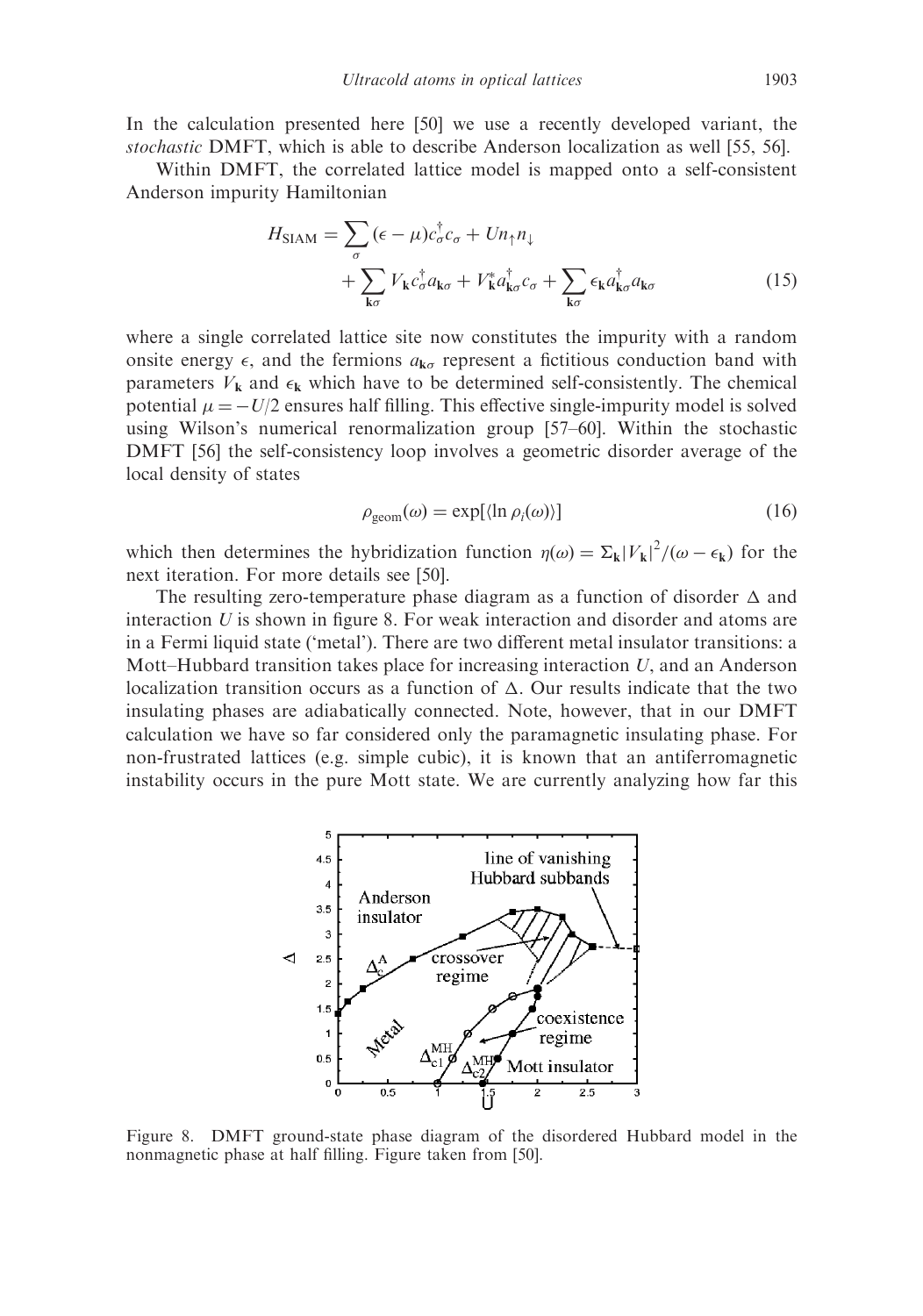antiferromagnetic phase extends into the disordered Mott–Anderson insulator [61]. Let us briefly comment on the detection of these different phases. Itinerant versus insulating behaviour can be identified by a time-flight measurement as in [18]. In the Fermi liquid state, delocalization of fermions across the lattice leads to an interference pattern which vanishes once the atoms become localized. In order to distinguish the antiferromagnetic Mott insulator from the paramagnetic Anderson insulator one could apply spin-resolved Bragg scattering.

Optical lattices are a promising tool to simulate the above phase diagram experimentally since, in contrast to solids, both parameters U and  $\Delta$  can be tuned arbitrarily. In particular, measurements could be done both in two and three spatial dimensions, thus possibly detecting qualitatively new physics in  $d = 2$  where DMFT is no longer expected to be a good approximation.

#### 5. Summary and outlook

In this review we have presented some theoretical aspects of strongly correlated atoms in optical lattices. We have shown that these systems can be used to create analogues of well established solid-state quantum phases, like a BCS superconductor, but with much higher tunability of the model parameters. More generally, ultracold atoms can be used to perform quantum simulations of model Hamiltonians, like the 2d Hubbard model, which have not been fully understood theoretically, but may be relevant for fundamental phenomena like high-temperature superconductivity. As another example for such a simulation we have discussed interacting fermions with disorder. Within a DMFT calculation we observe remarkable re-entrance into the itinerant phase due to competing Mott- and Anderson-localization. We expect our results to be qualitatively accurate in 3d, but to which degree the physics carries over to 2d has to be checked experimentally. Finally, we have demonstrated that it is possible to use the highly degenerate internal states of cold atoms to create new exotic quantum states which have no analogue in condensed matter physics. Bosons with multiple spin states can be used to create tunable spin Hamiltonians. Most prominently, we have discussed a new fermionic SU(3) triplet superfluid state which could be relevant for QCD toy models at weak to intermediate interactions. Experimental realization of these quantum phases is within reach and could significantly increase our understanding of the many-body model systems involved.

#### Acknowledgements

The author would like to thank E. Altman, B. Byczuk, I. Cirac, E. Demler, C. Honerkamp, M.D. Lukin, D. Vollhardt, and P. Zoller for collaborations, and M. Zwierlein and W. Ketterle for discussions on this topic.

## References

- [1] M.H. Anderson, J.R. Ensher, M.R. Matthews, et al., Science 269 198 (1995).
- [2] BEC, for a review see special issue of Nature 416 206 (2002).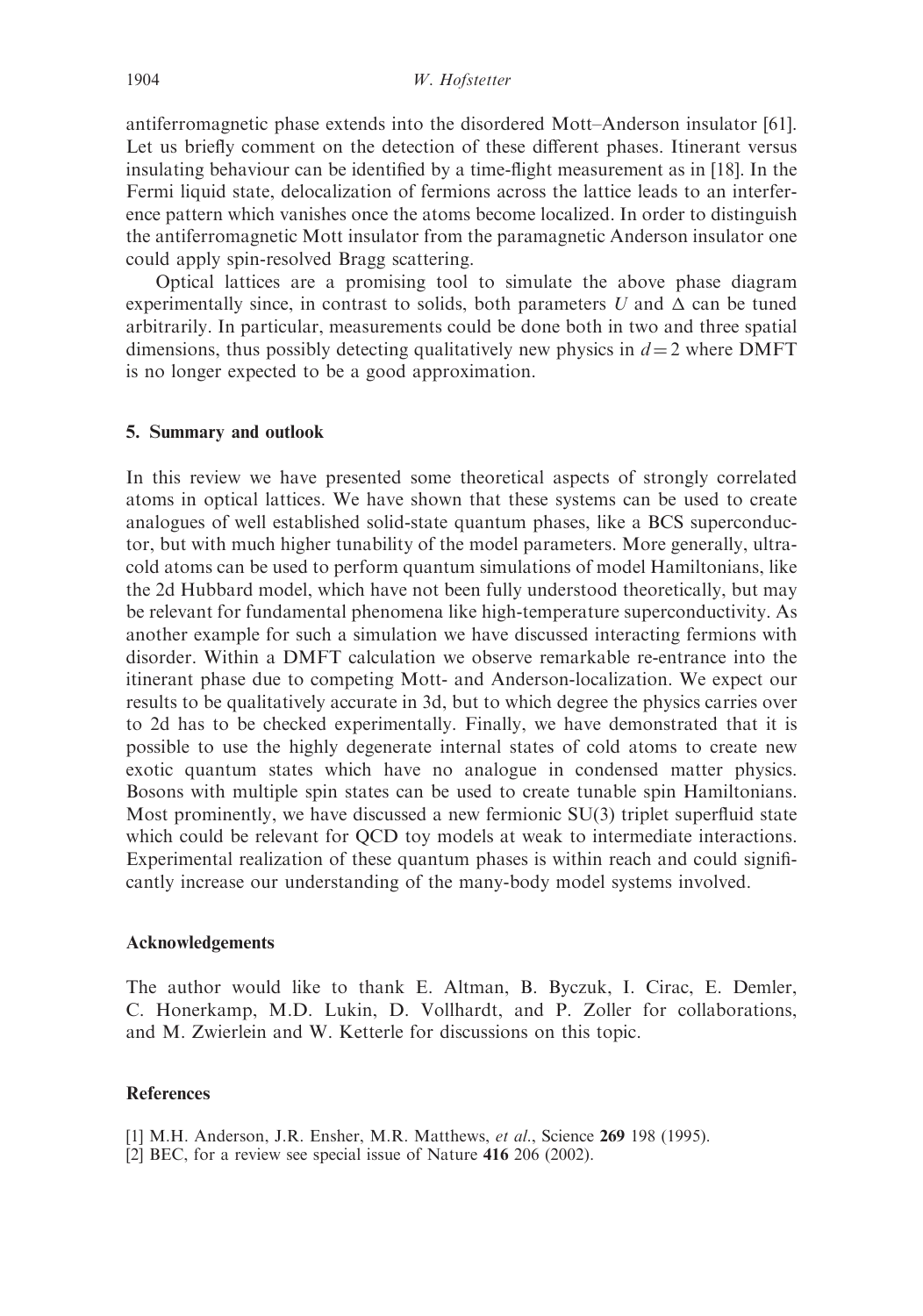- [3] K.B. Davis, M.-O. Mewes, M.R. Andrews, et al., Phys. Rev. Lett. 75 3969 (1995).
- [4] B. DeMarco and D.S. Jin, Science 285 1703 (1999).
- [5] Z. Hadzibabic, C.A. Stan, K. Dieckmann, et al., Phys. Rev. Lett. 88 160401 (2002).
- [6] F. Schreck, L. Khaykovich, K.L. Corwin, et al., Phys. Rev. Lett. 87 80403 (2001).
- [7] A.G. Truscott, K.E. Strecker, W.I. McAlexander, *et al.*, Science **291** 2570 (2001).
- [8] S. Inouve, M.R. Andrews, J. Stenger, et al., Nature 392 151 (1998).
- [9] E. Timmermans, K. Furuyab, P.W. Milonnia, *et al.*, Phys. Lett. A  $285\ 228\ (2001)$ .
- [10] M. Holland, S. Kokkelmans, M.L. Chiofalo, et al., Phys. Rev. Lett. 87 120406 (2001).
- [11] Y. Ohashi and A. Griffin, Phys. Rev. A 67 033603 (2003).
- [12] M. Bartenstein, A. Altmeyer, S. Riedl, et al., Phys. Rev. Lett. 92 120401 (2004).
- [13] C.A. Regal, M. Greiner and D.S. Jin, Phys. Rev. Lett. 92 04040 (2004).
- [14] M.W. Zwierlein, C.A. Stan, C.H. Schunck, et al., Phys. Rev. Lett. 92 120403 (2004a).
- [15] M. Greiner, O. Mandel, T. Esslinger, et al., Nature (London) **415** 39 (2002).
- [16] D. Jaksch, C. Bruder, J.I. Cirac, et al., Phys. Rev. Lett. 81 3108 (1998).
- [17] C. Orzel, A.K. Tuchman, M.L. Fenselau, et al., Science 291 2386 (2001).
- [18] M. Köhl, H. Moritz, Th. Stöferle, et al., Phys. Rev. Lett. 94 080403 (2005).
- [19] W. Hofstetter, J.I. Cirac, P. Zoller, et al., Phys. Rev. Lett. 89 220407 (2002).
- [20] B. Paredes, A. Widera, V. Murg, et al., Nature 429 277 (2004).
- [21] Th. Stöferle, H. Moritz, Ch. Schori, et al., Phys. Rev. Lett. 92 130403 (2004).
- [22] C. Kollath, U. Schollwöck, J. von Delft, et al., PRA 69 031601(R) (2004a).
- [23] C. Kollath, U. Schollwöck, J. von Delft, et al., preprint cond-mat/0411403 (2004).
- [24] M.C. Gutzwiller, Phys. Rev. Lett. **10** 159 (1963).
- [25] J. Hubbard, Proc. Roy. Soc. London A 276 238 (1963).
- [26] J. Kanamori, Prog. Theor. Phys. **30** 275 (1963).
- [27] R. Micnas, J. Ranninger and S. Robaszkiewicz, Rev. Mod. Phys. 62 113 (1990).
- [28] D. Stamper-Kurn and W. Ketterle, Spinor Condensates and Light Scattering from Bose-Einstein Condensates, Les Houches lecture notes and cond-mat/0005001 (1999).
- [29] J. Steinhauer, R. Ozeri, N. Katz, et al., Phys. Rev. Lett. 88 120407 (2002).
- [30] R. Feynman, Int. J. Theor. Phys. 21 467 (1982).
- [31] D.M. Stamper-Kurn, M.R. Andrews, A.P. Chikkatur, et al., Phys. Rev. Lett. 80 2027 (1998).
- [32] O. Mandel, M. Greiner, A. Widera, et al., Phys. Rev. Lett. 91 010407 (2003).
- [33] E. Altman, W. Hofstetter, E. Demler, *et al.*, New J. Phys. **5** 113.1 (2003).
- [34] L.-M. Duan, E. Demler and M.D. Lukin, Phys. Rev. Lett. 91 090402 (2003).
- [35] K. Sheshadri, H.R. Krishnamurthy, R. Pandit, et al., Europhys. Lett. 22 257 (1993).
- [36] E. Altman, E. Demler and M.D. Lukin, Phys. Rev. A 70 013603 (2004).
- [37] C.A. Regal and D.S. Jin, Phys. Rev. Lett. 90 230404 (2003).
- [38] E.R.I. Abraham, W.I. McAlexander, J.M. Gerton, et al., Phys. Rev. A 55 R3299 (1997).
- [39] C. Honerkamp and W. Hofstetter, Phys. Rev. Lett. 92 170403 (2004a).
- [40] C. Honerkamp and W. Hofstetter, Phys. Rev. B 70 094521 (2004b).
- [41] J.B. Marston and I. Affleck, Phys. Rev. B 39 11538 (1989).
- [42] C. Honerkamp and M. Salmhofer, Phys. Rev. B 64 184516 (2001); Phys. Rev. Lett. 87 187004.
- [43] M.W. Zwierlein, C.H. Schunck, C.A. Stan, et al., Phys. Rev. Lett. 94 180401 (2005).
- [44] A.G.K. Modawi and A.J. Leggett, J. Low Temp. Phys. 109 625 (1997).
- [45] D. Belitz and T.R. Kirkpatrick, Rev. Mod. Phys. 66 261 (1994).
- [46] P.A. Lee and T.V. Ramakrishnan, Rev. Mod. Phys. **57** 287 (1985).
- [47] P. Horak, J.Y. Courtois and G. Grynberg, Phys. Rev. A 58 3953 (1998).
- [48] L. Guidoni, C. Trichè, P. Verkerk, et al., Phys. Rev. Lett. 79 3363 (1997).
- [49] J.E. Lye, L. Fallani, M. Modugno, et al., cond-mat/0412167 (2004).
- [50] K. Byczuk, W. Hofstetter and D. Vollhardt, Phys. Rev. Lett. 94 056404 (2005).
- [51] N.F. Mott, Proc. Phys. Soc. A 62 416 (1949).
- [52] P.W. Anderson, Phys. Rev. 109 1492 (1958).
- [53] A. Georges, G. Kotliar, W. Krauth, et al., Rev. Mod. Phys. 68 13 (1996).
- [54] W. Metzner and D. Vollhardt, Phys. Rev. Lett. 62 324 (1989).
- [55] V. Dobrosavljević and G. Kotliar, Phys. Rev. Lett. 78 3943 (1997).